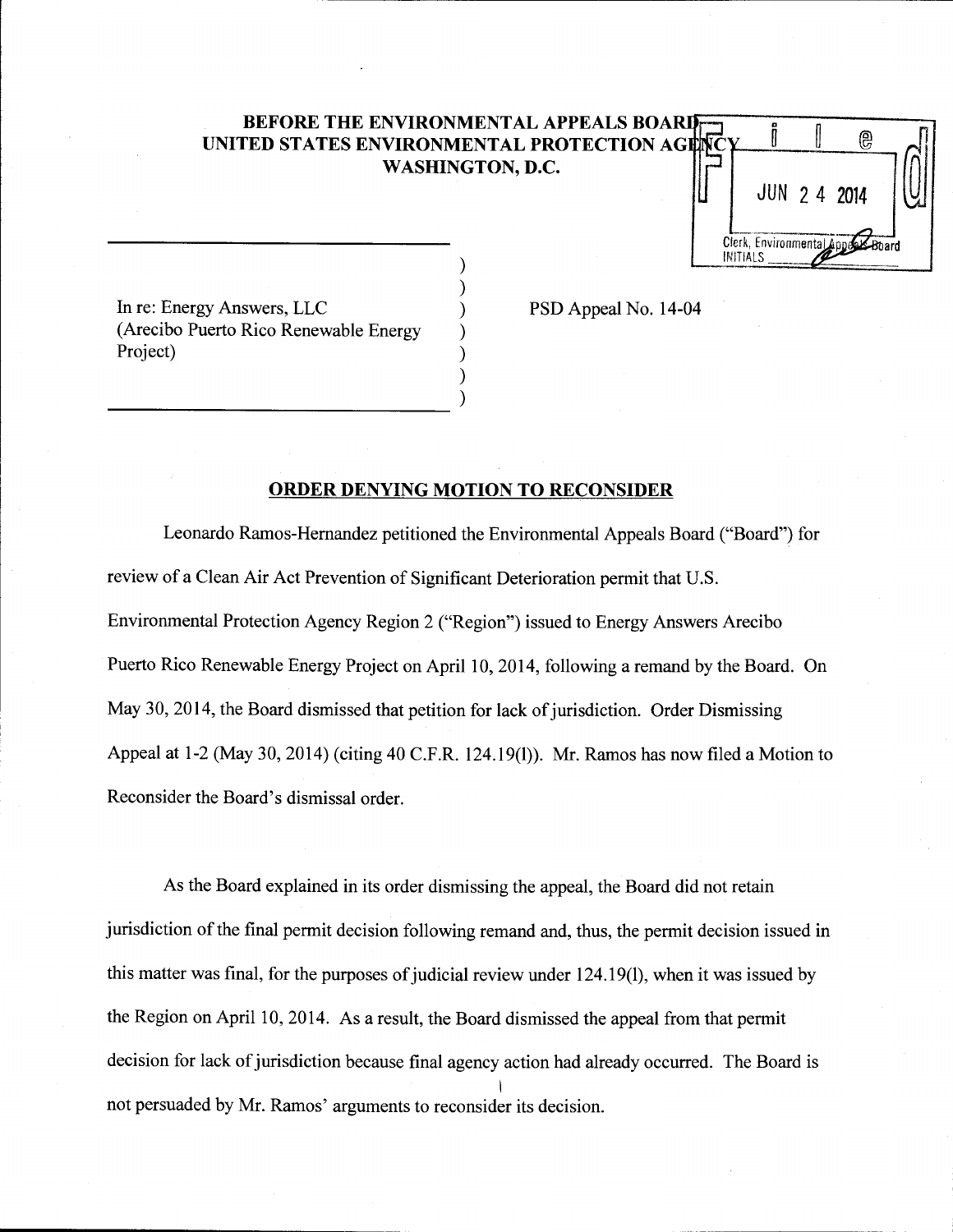First, Mr. Ramos asserts that the Board misreads 40 C.F.R. § 124.19(1). The Board disagrees with Mr. Ramos' interpretation of both the Board's order and the regulatory provision regarding final agency action. This provision makes it clear that final agency action occurs under 124.19 when, following remand, the Regional Administrator issues a subsequent final permit decision, unless the Board specifically retains jurisdiction – which the Board did not do in this case. *See id.;* 78 Fed. Reg. 5,281, 5,284 (Jan. 25, 2013).

Mr. Ramos' reliance on *Quackenbush v. Allstate,* 517 U.S. 706 (1996) is misplaced. The Supreme Court in *Quackenbush* was addressing a federal court's decision to abstain from exercising its jurisdiction where the relief sought was not discretionary. *!d.* at 718 (recognizing that federal courts do have authority to abstain from exercising jurisdiction where the court has the discretion to grant or deny relief). In contrast, this Board is an *administrative* adjudicative body that *does have discretion* in determining whether to retain jurisdiction over a permit decision following remand, *see* 40 C.F.R. § 124.19(1)(2)(iii), as well as the discretion to grant or deny review of a PSD permit. *See In re Avenal Power Center,* PSD Appeal Nos. 11-02 to 11-05, slip op. at (EAB Aug. 18, 2011), 15 E.A.D. at. Mr. Ramos' reliance on 40 C.F.R. § 71.7 is similarly misplaced for multiple reasons, not the least of which is that this permit was not issued under part 71.

In sum, none of the arguments raised by Mr. Ramos establish any error by the Board in dismissing the petition. Accordingly, the Board denies Mr. Ramos' Motion to Reconsider PSD Appeal No. 14-04. Mr. Ramos has no further administrative remedies under the regulations governing permit appeals.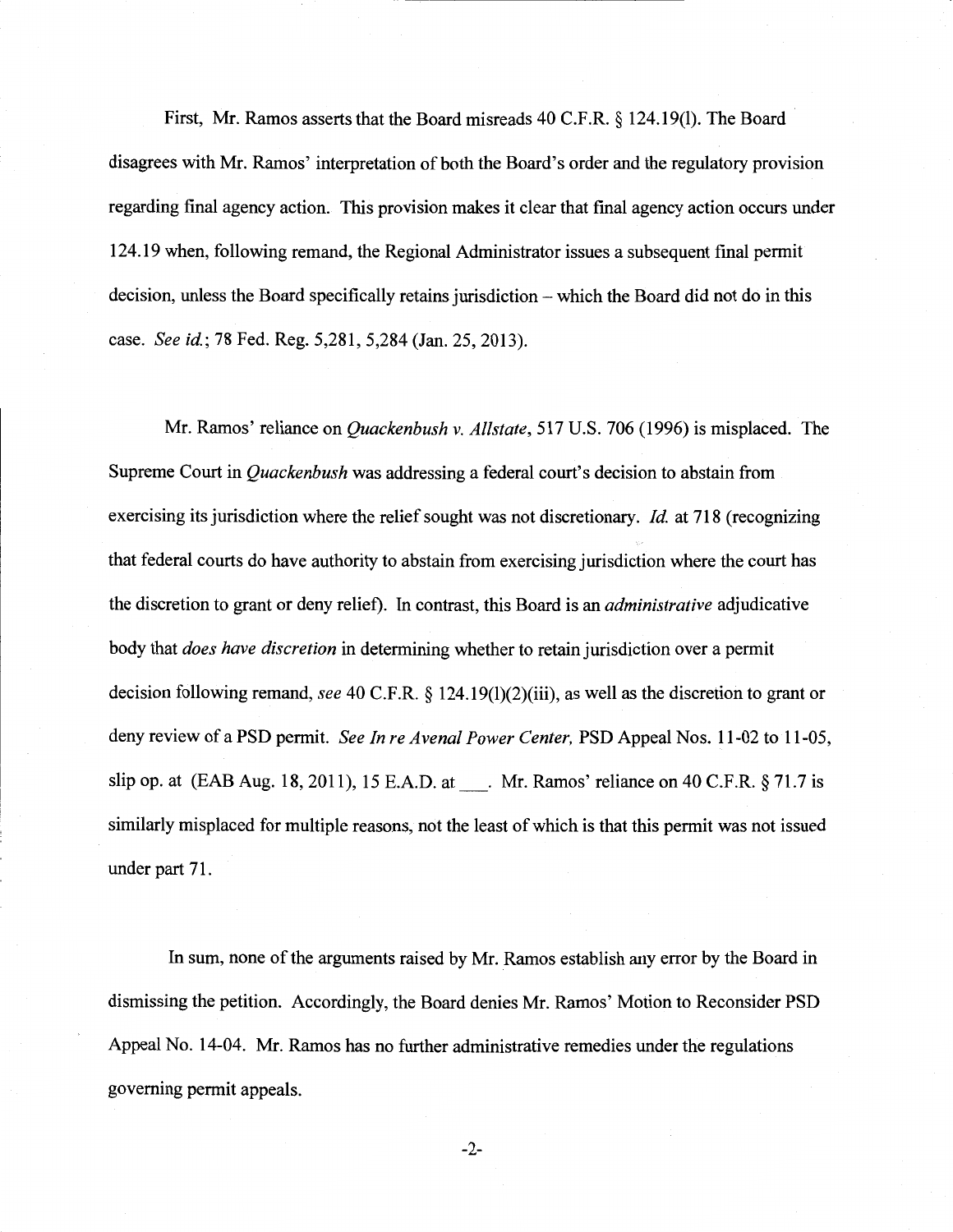So ordered.<sup>1</sup>

ENVIRONMENTAL APPEALS BOARD

Dated: Juic 24, 2014 By: Kathie A. Stein

Environmental Appeals Judge

<sup>&</sup>lt;sup>1</sup> The three-member panel deciding this matter is composed of Environmental Appeals Judges Leslye M. Fraser, Catherine R. McCabe, and Kathie A. Stein.